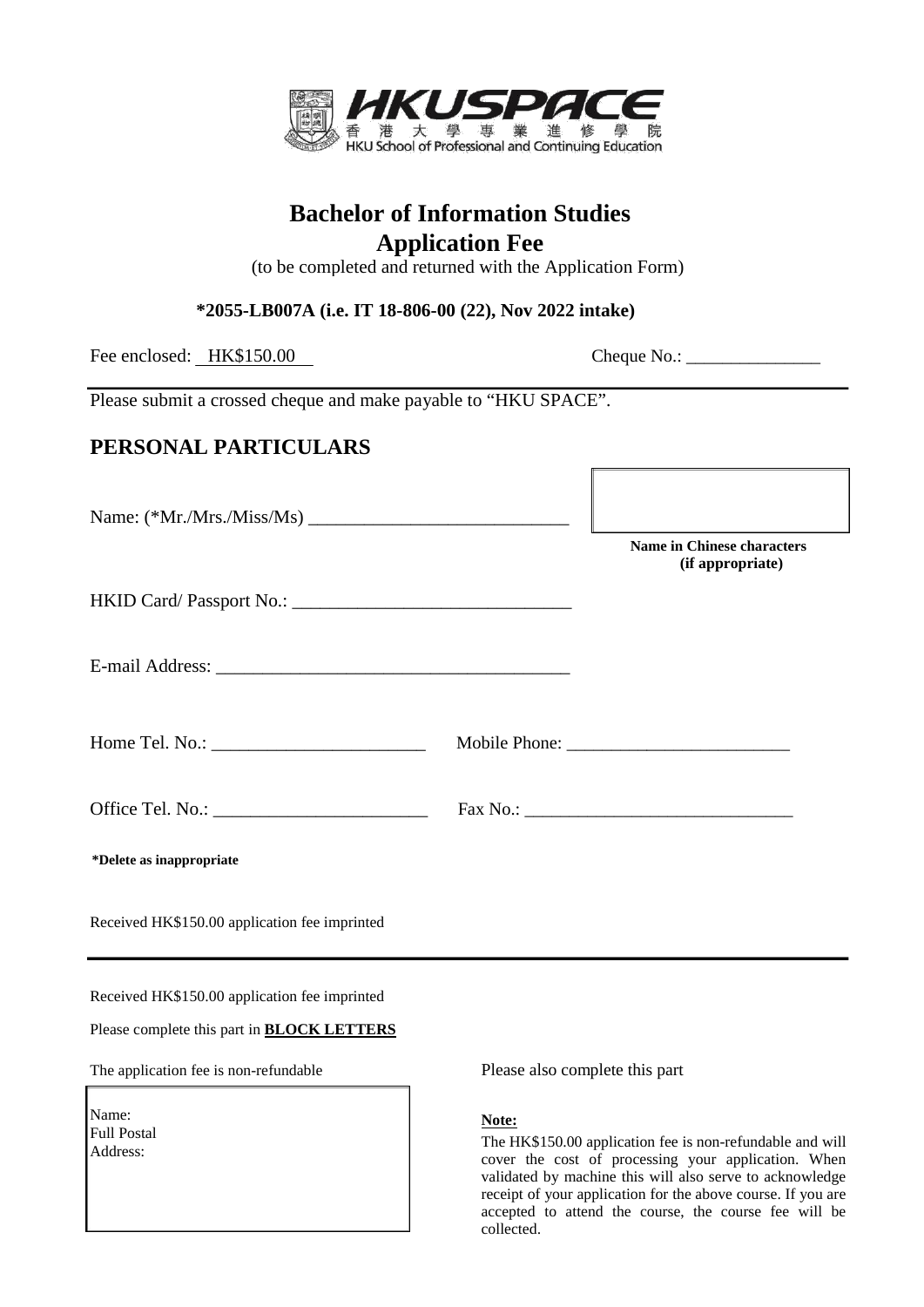## **PROFESSIONAL & RELEVANT QUALIFICATIONS**

Explain why you wish to take the **Bachelor of Information Studies**, and state what you expect from this course

Please state whether you have attended any training/studies in library and information science.

DECLARATION

I declare that the information provided by me in this application form is accurateand complete.

Date: Signature: Signature: Signature: Signature: Signature: Signature: Signature: Signature: Signature: Signature: Signature: Signature: Signature: Signature: Signature: Signature: Signature: Signature: Signature: Signatu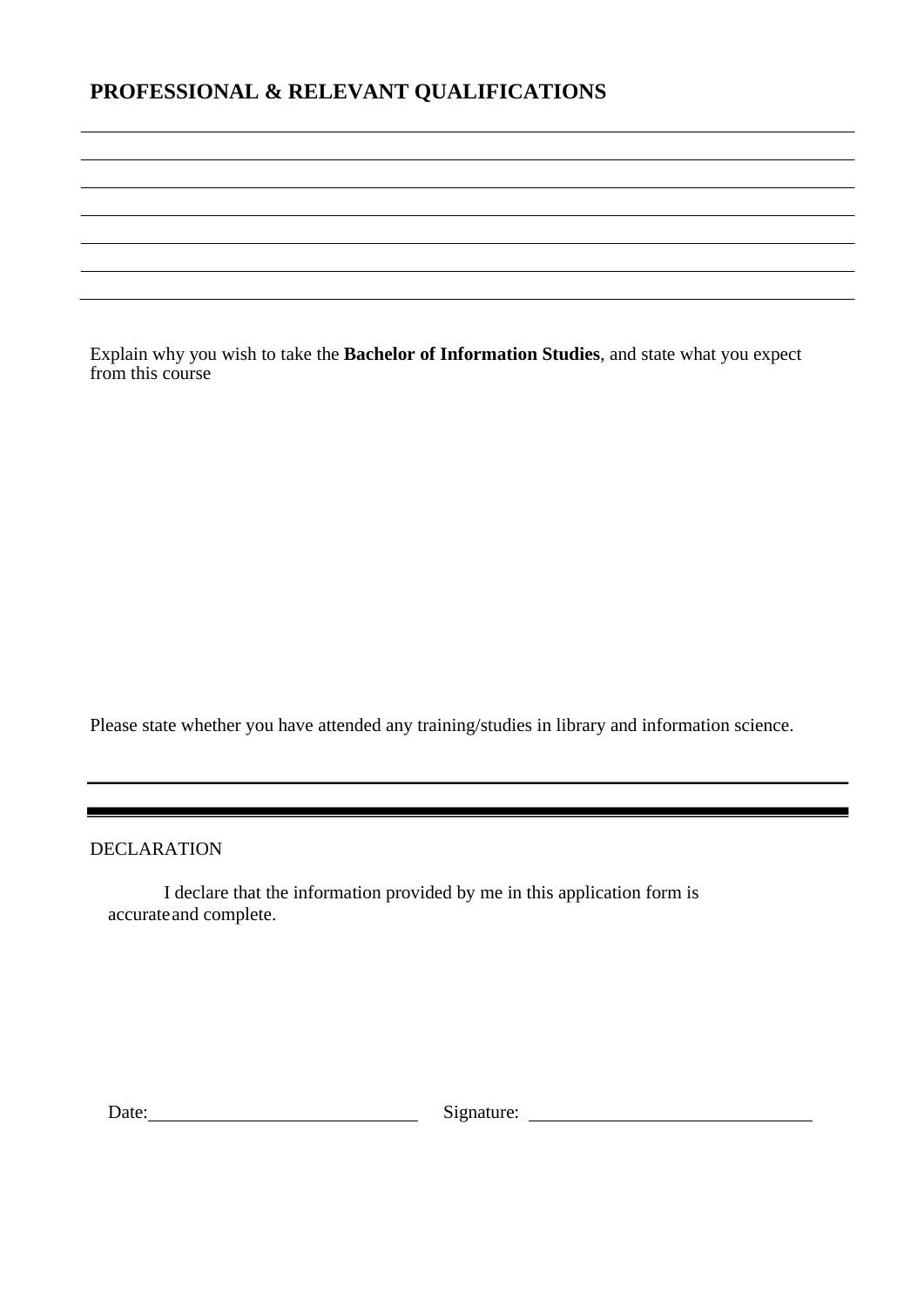# **Application for Admission**

International students offshore - distance equipation study



## Privacy

The personal information you provide on this form to gain admission to Charles Sturt University (CSU) is governed by the Privacy and Personal Information Protection Act 1998 (NSW). Your information will be used to assess your eligibility for admission to CSU and for other administrative functions within the University (and where you may be studying with a CSU partner or affiliate institution, establishing student records at that institution). We may disclose some of your information to other individuals or organisations to check the academic and other qualifications upon which your application for admission is based, to meet legislative reporting requirements, and for the administration and collection of fees. Depending on the information to be examined, this may involve the international transmission of personal information.

 $\ddot{\phantom{0}}$ 

The personal information you provide will not be made available to any other person or organisation outside of the University or for any other purpose without your consent or where authorised by law, and will be disposed of in accordance with Government regulation. You may access your personal information to ensure that it is not Inaccurate, irrelevant to the purposes for which it was collected, misleading, incomplete or out-of-date.

You may also ask us to amend any of the information we hold about you or add comments or explanation in relation to the information we hold on you. To do this, please write to: University Admissions Office, Locked Bag 676 Wagga Wagga, NSW Australia 2878 or to the Student Administration Office at your administrative campus, If you are unhappy with the way we have handled or falled to handle your personal information, you may apply to have the matter reviewed by lodging a formal application to: The University Secretary, Charles Sturt University, The Grange, Panorama Ave Bathurst, NSW Australia 2795

| 1<br>Personal details                                                                                |     |    |      |                                    |
|------------------------------------------------------------------------------------------------------|-----|----|------|------------------------------------|
| Title:<br>Mr                                                                                         | Mrs | Мв | Miss | Dr                                 |
| <b>Family name</b>                                                                                   |     |    |      | First or other names               |
| Previous family name (if applicable)                                                                 |     |    |      |                                    |
| Date of birth (DD/MM/YY)                                                                             |     |    |      | $\sim$<br>Gender<br>Female<br>Male |
| <b>Address</b>                                                                                       |     |    |      |                                    |
|                                                                                                      |     |    |      |                                    |
|                                                                                                      |     |    |      |                                    |
| <b>Town/City</b>                                                                                     |     |    |      | Postcode/Zip code                  |
| State/Province                                                                                       |     |    |      | Country                            |
| Telephone (include country code and area code)                                                       |     |    |      |                                    |
| Home                                                                                                 |     |    |      | <b>Business</b>                    |
| Facsimile                                                                                            |     |    |      | Email                              |
| If you have previously been enrolled at Charles Sturt University please provide your student number: |     |    |      |                                    |

#### -2 Course

Not all courses are available for study in each intake. You should check the online course brochure at www.csu.edu.aufcourses to confirm the offering. Your application will be considered for the next available intake. Please indicate if you wish to study in a future year (i.e. not this year).

| Course name in full:<br>e.g Bachelor of Nursing<br>(first preference)                 | <b>Bachelor of Information Studies</b> |                                                         |  | <b>ADMISSION CODE:</b>               |
|---------------------------------------------------------------------------------------|----------------------------------------|---------------------------------------------------------|--|--------------------------------------|
| Intake:                                                                               | Session 1 (March)                      | <b>Bession 2 (July)</b>                                 |  | $\triangledown$ Session 3 (November) |
| Course name in full:<br>e.g Bachelor of Information Technology<br>(second preference) |                                        | Not Applicable to HK Applicants via<br><b>HKU SPACE</b> |  | <b>ADMISSION CODE:</b>               |
| intake:<br>Session 1 (March)                                                          |                                        | Session 2 (July)                                        |  | Session 3 (November)                 |
| Office use only                                                                       |                                        |                                                         |  |                                      |
| <b>App Enlered</b>                                                                    |                                        | Eligible/Ineligible reason                              |  |                                      |
| App Checked                                                                           |                                        | Rank                                                    |  |                                      |
| Docs Checked                                                                          |                                        | <b>Credit assessed</b>                                  |  |                                      |
| Docs Required                                                                         |                                        | <b>BOA</b>                                              |  |                                      |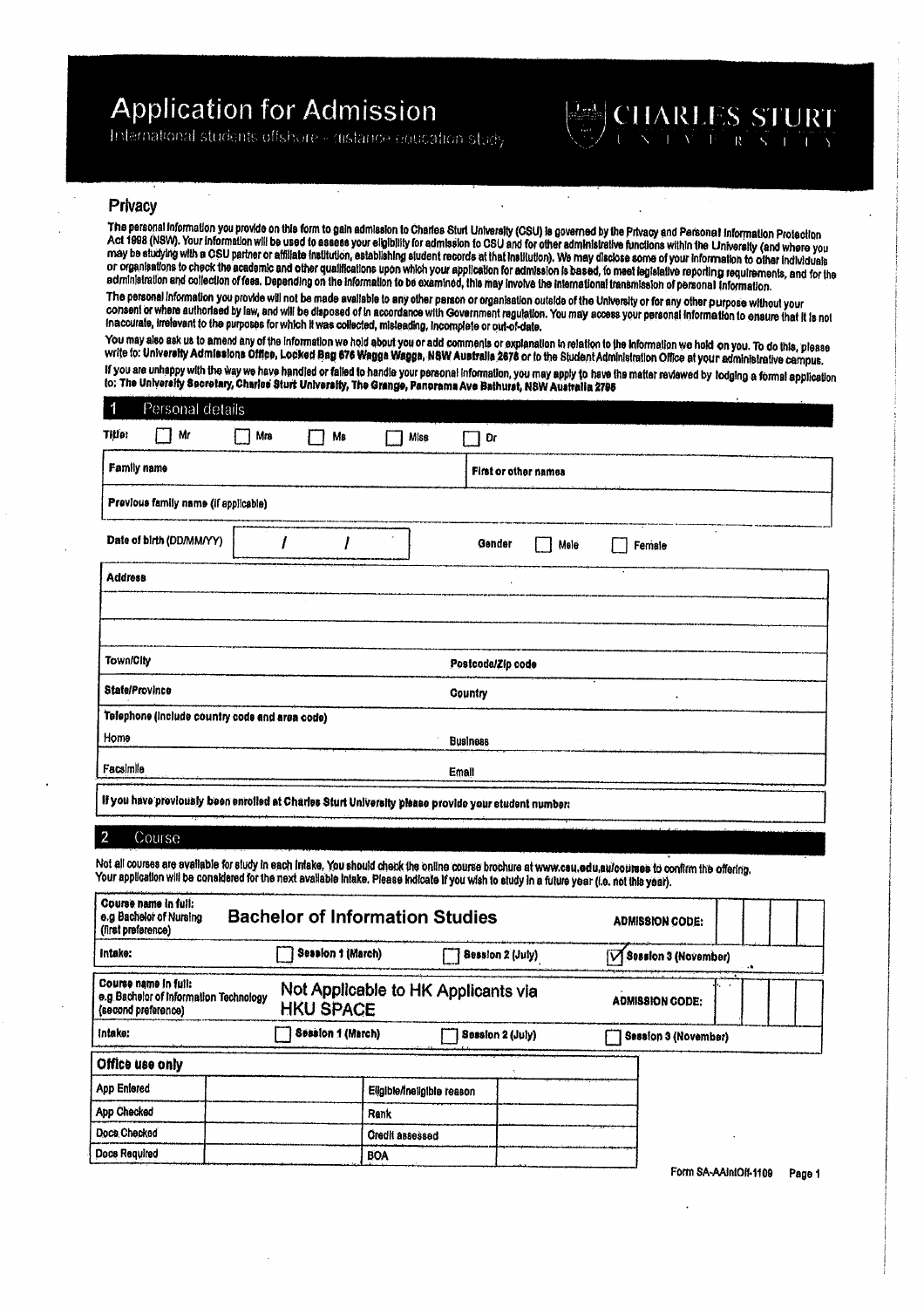#### English language proficiency  $\overline{\mathbf{3}}$

All international students must demonstrate an acceptable level of English proficiency to gain admission to Charles Sturt University. If you have completed formal studies in Australia, Canada, Fiji, Ireland, Kenya, New Zealand, Papua New Guinea, Singapore, the Solomon Islands, South Africa, the United Kingdom, the USA, Western<br>Samoa or Zambia, you have satisfied CSU's English proficiency ad

It should be noted that IELTS is the preferred test.

Please indicate your level of English proficiency by providing English language test results taken in the last two years:

| <b>Academic IELTS</b>                                                                                                                                         | Overall | Listening                       | Reading | Speaking | Writing |  |
|---------------------------------------------------------------------------------------------------------------------------------------------------------------|---------|---------------------------------|---------|----------|---------|--|
| <b>TOEFL</b>                                                                                                                                                  | Overall | <b>Test for written English</b> |         |          |         |  |
| Other (please specify)                                                                                                                                        |         |                                 |         |          |         |  |
| If you do not have test results, please indicate when you took, or intend to take, the English language test. Please forward the results as soon as possible. |         |                                 |         |          |         |  |

#### Citizenship and residency  $\overline{4}$

|                                                                                                                                 | Office use only |
|---------------------------------------------------------------------------------------------------------------------------------|-----------------|
| What is your country of citizenship?                                                                                            |                 |
| What is your first language?                                                                                                    |                 |
| What is your country of birth?                                                                                                  |                 |
| If you are currently living in Australia but do not have permanent residence, please indicate your current visa status          |                 |
| if you currently hold an Australian student visa, please provide details of the visa subclass, visa number and visa expiry date |                 |

#### Education  $\overline{\phantom{a}}$

### Secondary school study (High school)

| Year completed | School | <b>Highest level completed</b> | Country |
|----------------|--------|--------------------------------|---------|
|                |        |                                |         |
|                |        |                                |         |
|                |        |                                |         |
|                |        |                                |         |

 $\ddot{\phantom{a}}$ 

### Post secondary school study

|              | <b>Duration</b> |                                                                                                       |         | Name of course studied, with details of major . |                   |
|--------------|-----------------|-------------------------------------------------------------------------------------------------------|---------|-------------------------------------------------|-------------------|
| From<br>Year | To<br>Year      | <b>Name of Institution</b>                                                                            | Country | studied and class of honours (if applicable)    | Year<br>completed |
|              |                 |                                                                                                       |         | ×r ÷<br>$\cdot$ .                               |                   |
|              |                 |                                                                                                       |         |                                                 |                   |
|              |                 |                                                                                                       |         |                                                 |                   |
|              |                 |                                                                                                       |         |                                                 |                   |
|              |                 |                                                                                                       |         |                                                 |                   |
|              |                 | If you have not yet completed your course, please indicate when you expect to qualify for your award. |         |                                                 |                   |

Form SA-AAIntOff-1109 Page 2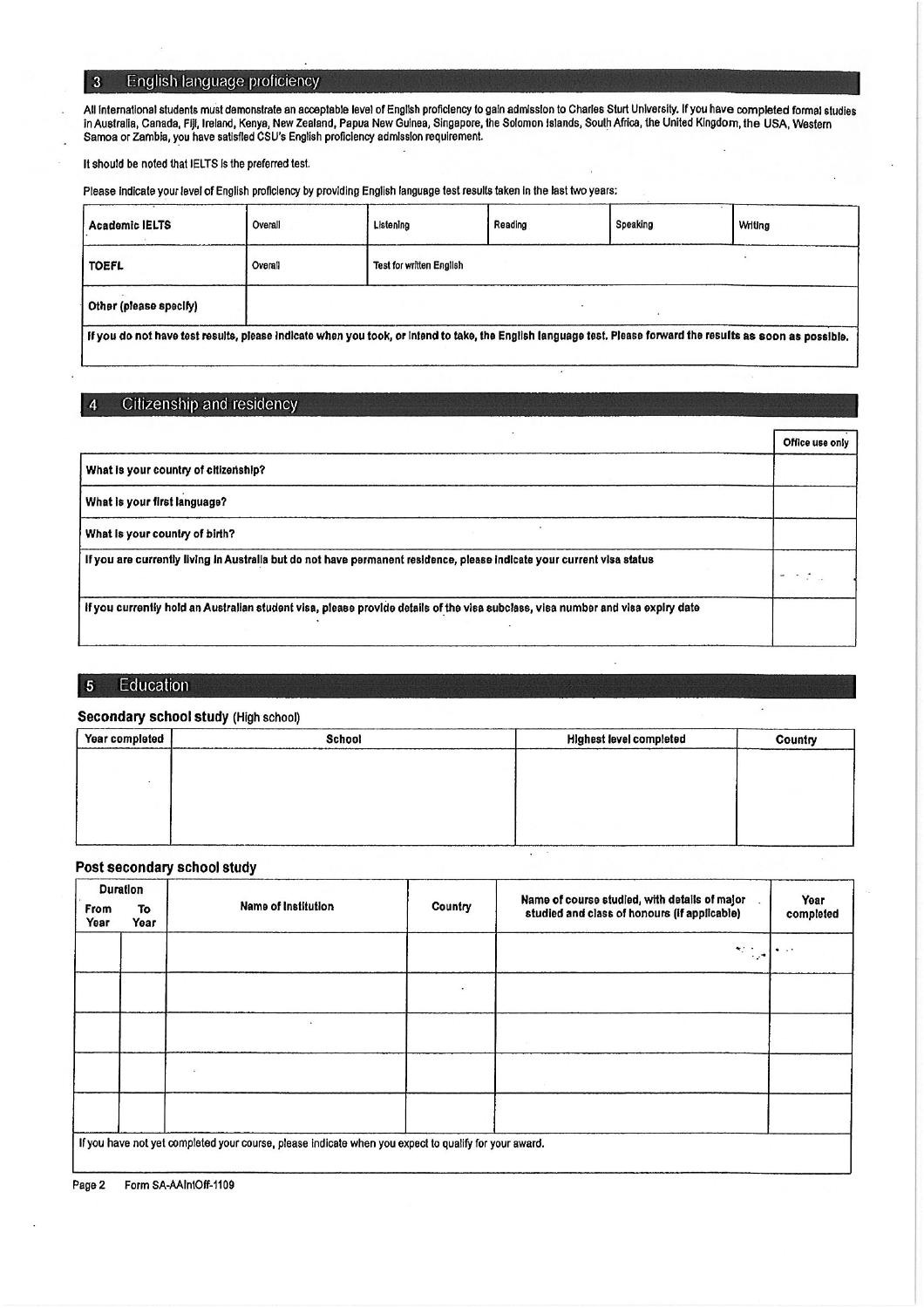| 6<br>Exemptions/credit                                                                                                                                                                                          |      |    |                 |            |
|-----------------------------------------------------------------------------------------------------------------------------------------------------------------------------------------------------------------|------|----|-----------------|------------|
| Do you wish to apply for exemptions/credit?                                                                                                                                                                     | Yes* | No |                 |            |
| Name of the institution where previous study was completed                                                                                                                                                      |      |    |                 |            |
| "You must provide a verified copy of your results as well as a verified copy of the English translation.<br>Also attach a subject outline fully describing the content of the subject that you believe warrants |      |    |                 | <b>PIC</b> |
| consideration for exemption/credit. Your application for exemption/credit cannot be determined                                                                                                                  |      |    | Office use only | <b>CIC</b> |

 $\Delta$ consideration for exemption/credit. Your application for exemption/credit cannot be determined until this information is received.

## Employment experience

 $\overline{\phantom{a}}$ 

 $|7$ 

YOU MUST COMPLETE THIS SECTION. Many CSU courses consider the duration and type of work experience you have had when determining eligibility for<br>admission. In addition to this summary, please attach a more detailed resumé

| Duration |                                              | FT, PT* or<br>Casual* | <b>Employer/Country</b> | Position | Main duties (e.g. clerical, administrative or<br>managerial/supervisory activities) |  |  |  |
|----------|----------------------------------------------|-----------------------|-------------------------|----------|-------------------------------------------------------------------------------------|--|--|--|
| From     | To                                           |                       |                         |          |                                                                                     |  |  |  |
| From     | To                                           |                       |                         | ٠        |                                                                                     |  |  |  |
| From     | To                                           |                       |                         |          |                                                                                     |  |  |  |
| From     | To                                           |                       |                         |          |                                                                                     |  |  |  |
| From     | To<br>$NOTE: FT = full-time: PT = nart-time$ |                       |                         |          |                                                                                     |  |  |  |

\*PT or Casual please indicate hours of work per week

#### $8$ (Optional) Education level of your parents or guardians

NOTE: The Australian Government Department of Employment, Education and Workplace Relations requires this information to be collected for statistical purposes. It will not be used by Charles Sturt University in the assessment of your application for admission.

These questions are about the highest level of education completed by your parents or guardians. Please answer for up to two people who, during all (or most) of your school years, were your parents or guardians. If you have more than two, answer for the two you have spent the most time with.

| What is the highest level of education completed<br>by your parent/guardian? (tick one):                                                 | Parent/guardian 1                      | Parent/guardian 2                   |  |  |
|------------------------------------------------------------------------------------------------------------------------------------------|----------------------------------------|-------------------------------------|--|--|
| * or equivalent                                                                                                                          | No parent/guardian<br>Female I<br>Male | Female   No parent/guardian<br>Male |  |  |
| Postgraduate qualification<br>(e.g. Graduate Diploma, Master degree, PhD)                                                                |                                        |                                     |  |  |
| Bachelor degree                                                                                                                          |                                        |                                     |  |  |
| Other post-school qualification<br>(e.g. Associate Degree, Diploma, Advanced Diploma,<br>completed apprenticeship, VET/TAFE certificate) |                                        |                                     |  |  |
| Completed Year 12 schooling*                                                                                                             |                                        |                                     |  |  |
| Completed Year 10 schooling*, continued at school,<br>but didn't complete Year 12 schooling*                                             |                                        |                                     |  |  |
| Completed Year 10 schooling*                                                                                                             |                                        |                                     |  |  |
| Didn't complete Year 10 schooling*                                                                                                       |                                        |                                     |  |  |
| Don't know                                                                                                                               |                                        |                                     |  |  |

Form SA-AAIntOff-1109 Page 3